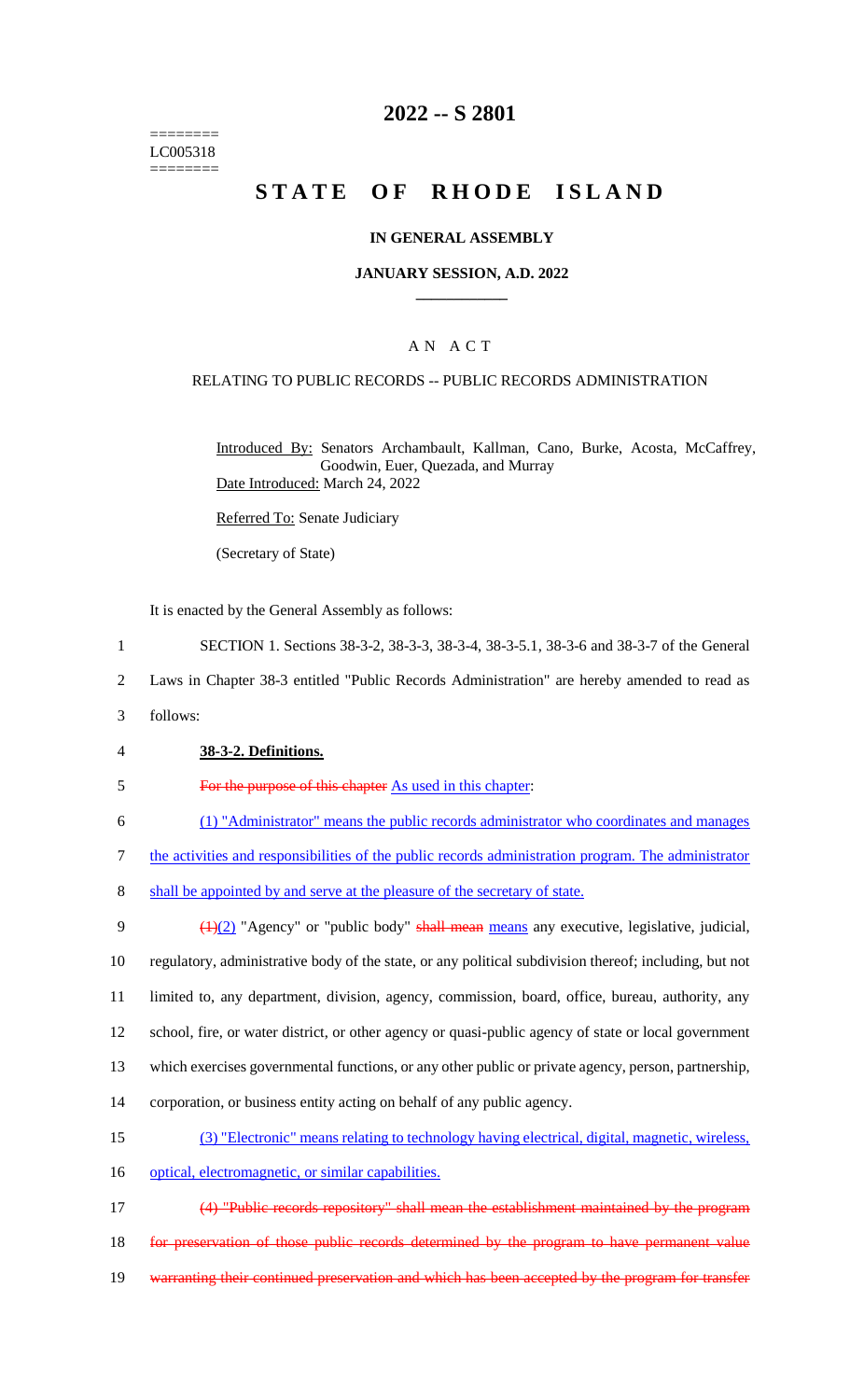- 1 to its custody.
- 2 (4) "Electronic record" means a record created, generated, sent, communicated, received, 3 or stored by electronic means.
- $\frac{2}{2}(5)$  "Program" shall mean means the public records administration program of the 5 secretary of state.
- 6  $\left(\frac{3(6)}{2}\right)$  "Public record" or "public records" shall mean means all documents, papers, letters, 7 maps, books, tapes, photographs, films, sound recordings, electronic records, or other material 8 regardless of physical form or characteristics made or received pursuant to law or ordinance or in 9 connection with the transaction of official business by any agency.
- 10 (7) "Record copy" means the record that an agency designates as the official record for
- 11 legal and business purposes, and to which the agency applies records management policy measures
- 12 for the protection, security, maintenance and/or preservation thereof.
- 13 (8) "Record series" means a collection of records maintained as a group and derived from 14 or related to a particular subject, activity or function of an agency.
- 15  $\left(\frac{5}{9}\right)$  "Records center" shall mean means an establishment a facility, under the direction
- 16 of the administrator, maintained by the program for the that provides storage, processing, servicing,
- 17 and security of public records that must be retained for varying periods of time but need not be 18 retained in an agency's office equipment or space.
- 19  $\left(\frac{6}{10}\right)$  "Records control schedule" shall mean means the document or documents 20 establishing the official retention, maintenance, and disposal requirements for a record or record 21 series, or type of record based on upon any administrative, legal, fiscal, and/or historical values 22 value for the scheduled records related to that record or record series.
- 23 (11) "Records officer" means the representative designated by an agency as responsible for
- 24 the operation of the records management program for the agency and related communications with
- 25 the public records administration.
- 26 (12) "Retention" means the duration of time that a record, record series, or other
- 27 information shall be maintained in its original form.
- 28 (13) "Secretary" means the Rhode Island secretary of state.
- 29 (14) "State archives" means the official state repository or any other repository approved
- 30 by the state archivist for long-term or permanent records.
- 31 (15) "State archivist" means the individual who coordinates, directs, and administers the
- 32 activities and responsibilities of the state archives.
- 33 **38-3-3. Public records administration program.**
- 34 (a) The public records administration program shall be organized as deemed necessary by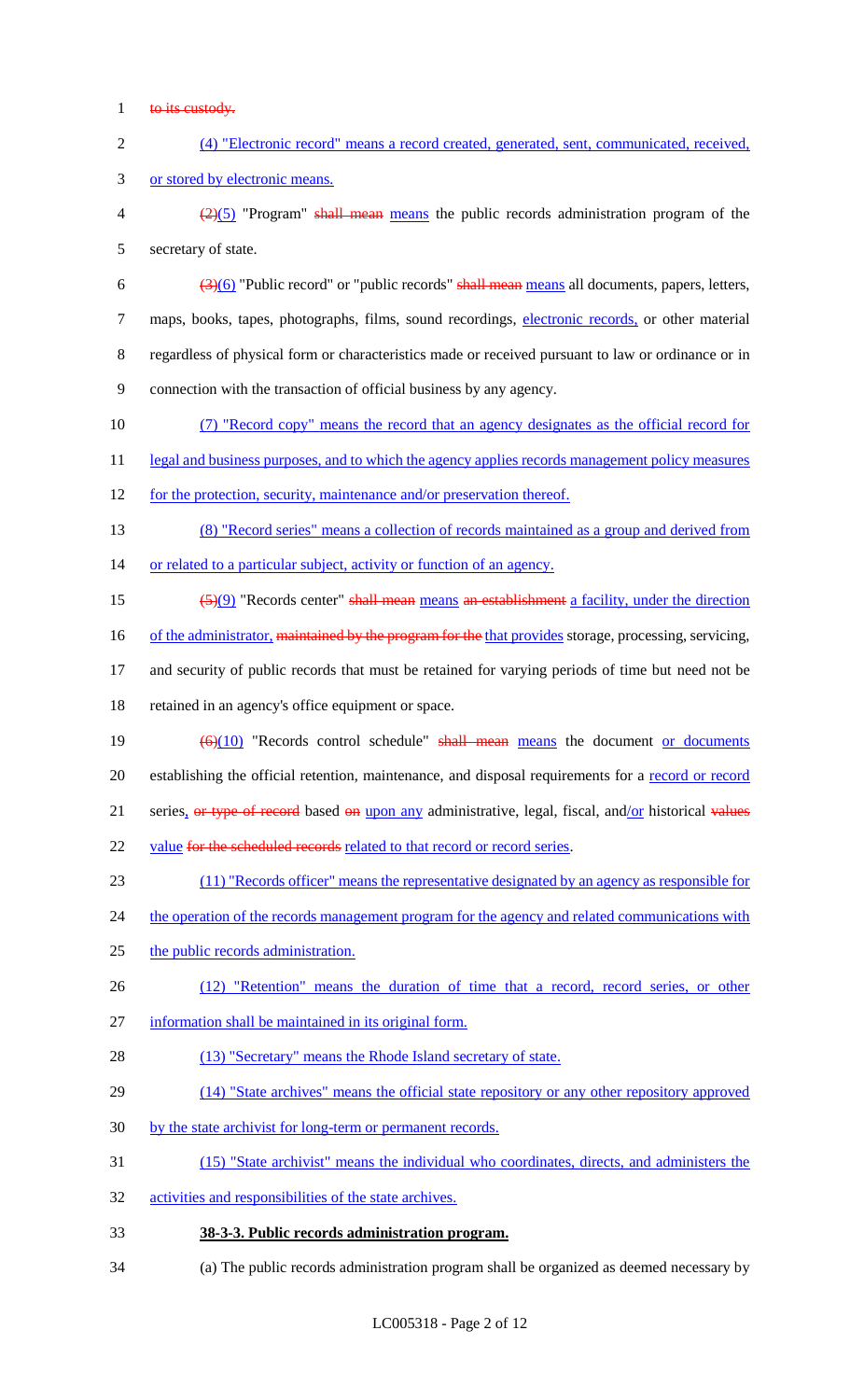1 the secretary of state for the proper discharge of its duties and responsibilities under this chapter. 2 All personnel, furnishings, equipment, finances, property, and contractual arrangements of the 3 public records administration shall be the responsibility of the secretary of state.

4 (b) There shall be a public records advisory commission consisting of seventeen (17) 5 members, one of whom shall be a member of the senate chosen by the president of the senate, one 6 of whom shall be a member of the house of representatives chosen by the speaker of the house, 7 (6) of whom shall be chosen by the governor, and seven (7) of whom shall be chosen by the 8 secretary of state. The secretary of state or designee shall serve as a permanent member of the 9 commission. The state archivist shall serve as a permanent member of the commission. The 10 appointments shall consist of persons who are qualified by training and experience with proven 11 interest in historical records and public records management. In the first instance, five (5) members 12 shall be appointed for a one year term, two  $(2)$  by the governor and three  $(3)$  by the secretary of 13 state; five (5) members shall be appointed for a two (2) year term, one by the speaker of the house, 14 one by the president of the senate, two (2) by the governor, and one by the secretary of state; five 15 (5) members shall be appointed for a three (3) year term, two (2) by the governor, and three (3) by 16 the secretary of state. The members shall hold office until July 1, in the years in which their 17 respective terms end. Thereafter, prior to July 1, successors shall be appointed to the commission 18 to the members of the commission whose terms expired. Vacancy of a member shall be filled by 19 appointment by the corresponding authority for the remainder of the unexpired terms.

20 (c) The secretary of state or designee shall serve as the chairperson of the commission. The 21 state archivist or designee shall serve as the secretary of the commission with voting rights.

22 (d) It shall be the duty of the public records advisory commission to provide professional 23 and technical assistance to the public records administration program, the state archives, and the 24 local governments of the state in all matters relating to the administration of public records. 25 Members of the commission shall serve without pay.

 (e) The secretary of state may appoint an administrator of the program and shall establish his or her qualifications other than the professional competence required. The administrator shall coordinate, direct, and administer the activities and responsibilities of the program. The 29 administrator shall serve at the pleasure of the secretary of state.

 (f) The program may make and enter into contracts and agreements with other agencies, organizations, associations, corporations, and individuals, or federal agencies as it may determine are necessary, expedient, or incidental to the performance of its duties or the execution of its powers under this chapter.

34 (g) The program shall adopt rules and regulations deemed necessary to carry out its duties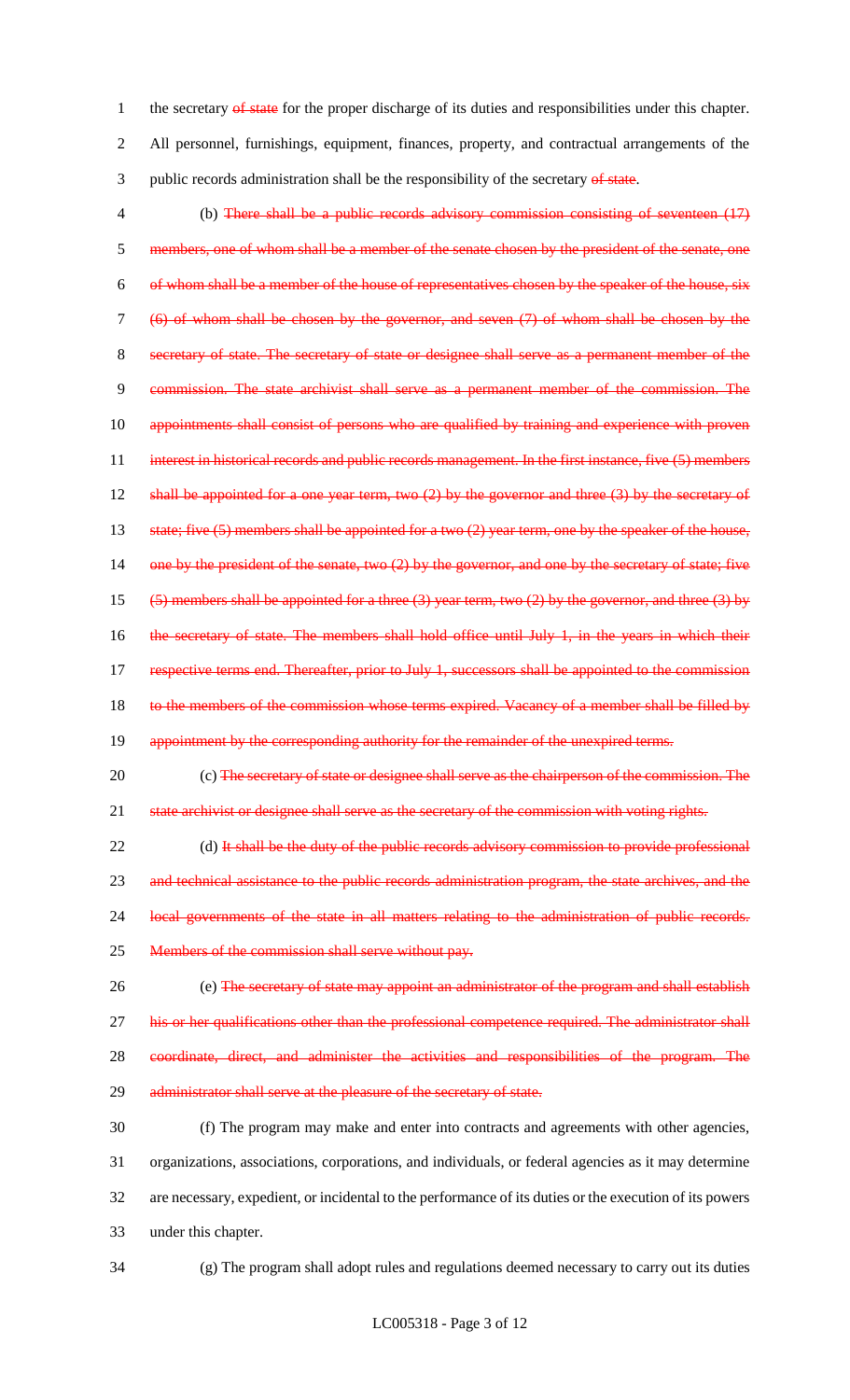and responsibilities under this chapter which rules shall be binding on all agencies and persons affected thereby. The willful violation of any of the rules and regulations adopted by the program shall constitute a misdemeanor.

- (h) The program may accept gifts, grants, bequests, loans, and endowments for purposes not inconsistent with its responsibilities under this chapter.
- 

## **38-3-4. Duties of administrator.**

- (a) It shall be the duty and responsibility of the administrator to render all services required
- 8 by the program herein set forth that can advantageously and effectively be centralized. The office

9 shall perform such other functions and duties as the secretary of state may direct.

- (b) The administrator shall supervise, direct, and coordinate the activities of the program.
- (c) The administrator shall be designated "the public records administrator".
- 12 It shall be the duty and responsibility of the administrator to:
- (1) Establish and administer a public records management program, for public bodies

which shall be primarily responsible for assisting state agencies and cities and towns with the care

- 15 and management of public records, including the operation of a record center or centers, and apply
- 16 efficient and economical management methods relating to the creation, utilization, retention,
- 17 preservation, and disposal of records.
- (2) Analyze, develop, establish, and coordinate standards, procedures, and techniques of 19 record making and record keeping to ensure the access, security, and preservation of public records.
- (3) Institute and maintain a training and information program, including, but not limited to,
- 21 the publication of educational materials on all phases of records management to bring to the
- 22 attention of all agencies approved and current practices, methods, procedures, and devices for the
- 23 efficient and economical management of records.
- (4) Make continuous surveys of record keeping operations, to examine the condition of public records and recommend improvements to public officials in current records management practices, space, equipment, supplies, and personnel in creating, maintaining, and making available
- the public records in their custody.
- (5) Establish and maintain a program, in cooperation with each agency, for the selection
- 29 and protection of public records considered essential to the operation of government and to the protection of the rights and privileges of citizens.
- (6) Create forms for the development of the required records control schedules submitted
- by an agency to the program.
- (7) Create, analyze, and uphold records control schedules of public records in the custody 34 of state and local agencies.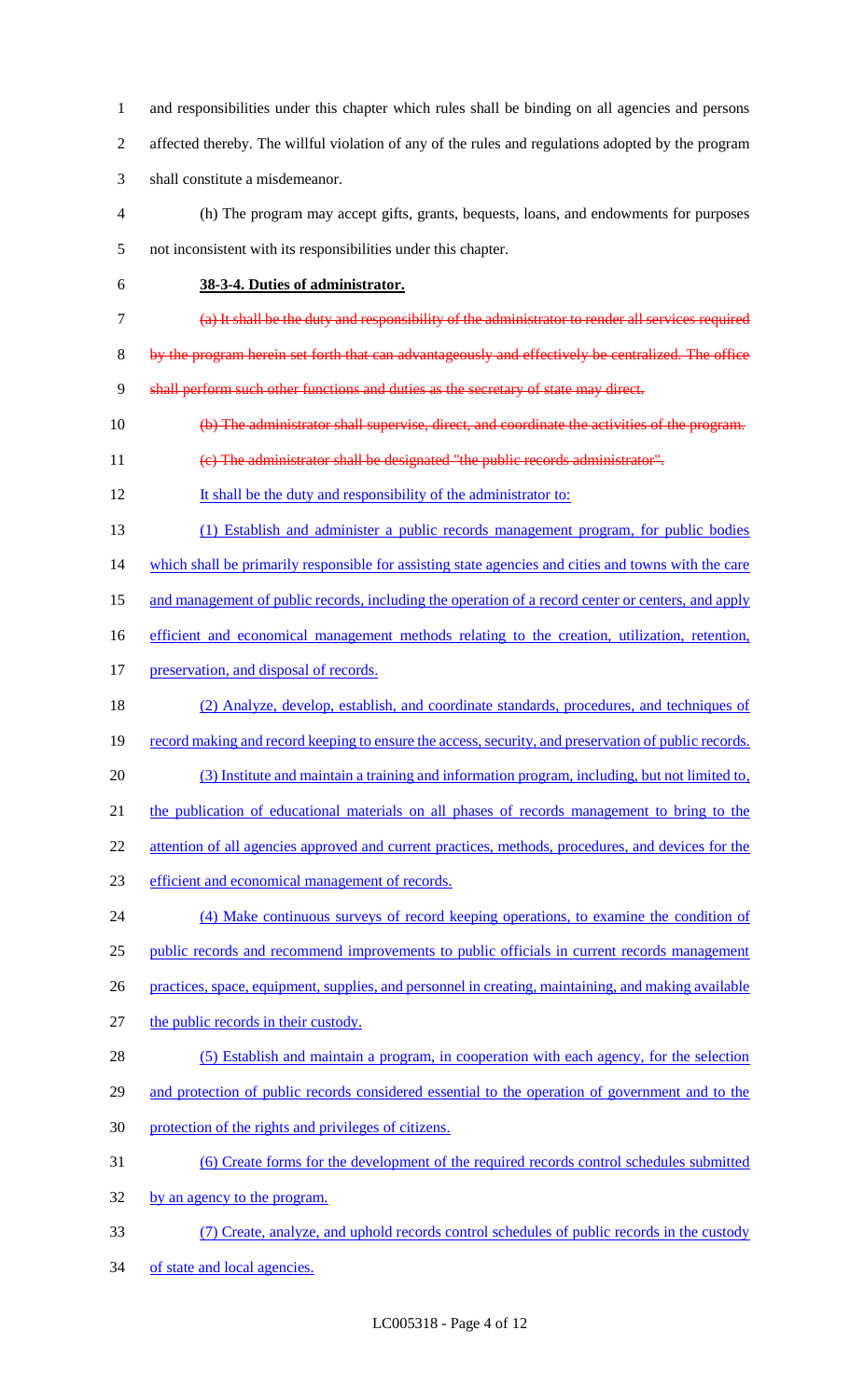| $\mathbf{1}$   | (8) Collect fines for violations of any rules and regulations adopted to carry out the                |
|----------------|-------------------------------------------------------------------------------------------------------|
| $\overline{2}$ | purposes of this chapter.                                                                             |
| 3              | (9) Establish safeguards against unauthorized or unlawful removal or loss of records.                 |
| $\overline{4}$ | (10) Initiate appropriate action to recover records removed unlawfully or without                     |
| $\mathfrak{S}$ | authorization.                                                                                        |
| 6              | (11) Preserve and administer such public records as shall be transferred to the state archives        |
| $\tau$         | according to approved conservation and security practices, and to permit them to be inspected,        |
| $8\,$          | examined, and copied at reasonable times and under supervision of the program; provided, that any     |
| 9              | record placed in keeping of the program under special terms or conditions restricting their use shall |
| 10             | be made available only in accordance with the terms and conditions.                                   |
| 11             | (12) Provide a public research room where, upon policies established by the program, the              |
| 12             | records in the state archives may be studied.                                                         |
| 13             | (13) Make certified copies under seal of any records transferred to it upon the application           |
| 14             | of any person, and sign the certificates which shall have the same force and effect as if made by the |
| 15             | agency from which the records were received. The program may charge a reasonable fee for this         |
| 16             | service.                                                                                              |
| 17             | (14) Assist agencies in identifying, securing, and transferring records of permanent legal,           |
| 18             | historical or enduring value to the state archives.                                                   |
| 19             | (15) Approve emergency destruction of public records which were damaged due to                        |
| 20             | catastrophic, environmental, or otherwise unforeseen circumstance but have not met their              |
| 21             | established retention.                                                                                |
| 22             | (16) Submit a yearly report on the progress of the local government records program to the            |
| 23             | general officers and to the general assembly. The administrator shall be permitted to request         |
| 24             | funding as part of the operating budget of the office of secretary of state to operate the program.   |
| 25             | (17) Render all services required by the program herein set forth that can advantage ously            |
| 26             | and effectively be centralized.                                                                       |
| 27             | (18) Facilitate the transfer of permanent records of any state or local agency, elected               |
| 28             | official, or of the general assembly to the state archives for permanent preservation and public      |
| 29             | access.                                                                                               |
| 30             | (19) To perform such other functions and duties as the secretary may direct.                          |
| 31             | 38-3-5.1. Reproduction of public records -- Destruction of original records.                          |
| 32             | Reproduction of public records.                                                                       |
| 33             | (a) If any department or agency of government, in the regular course of business or activity,         |
| 34             | has kept or recorded any memorandum, writing, state tax returns, report, application, payment,        |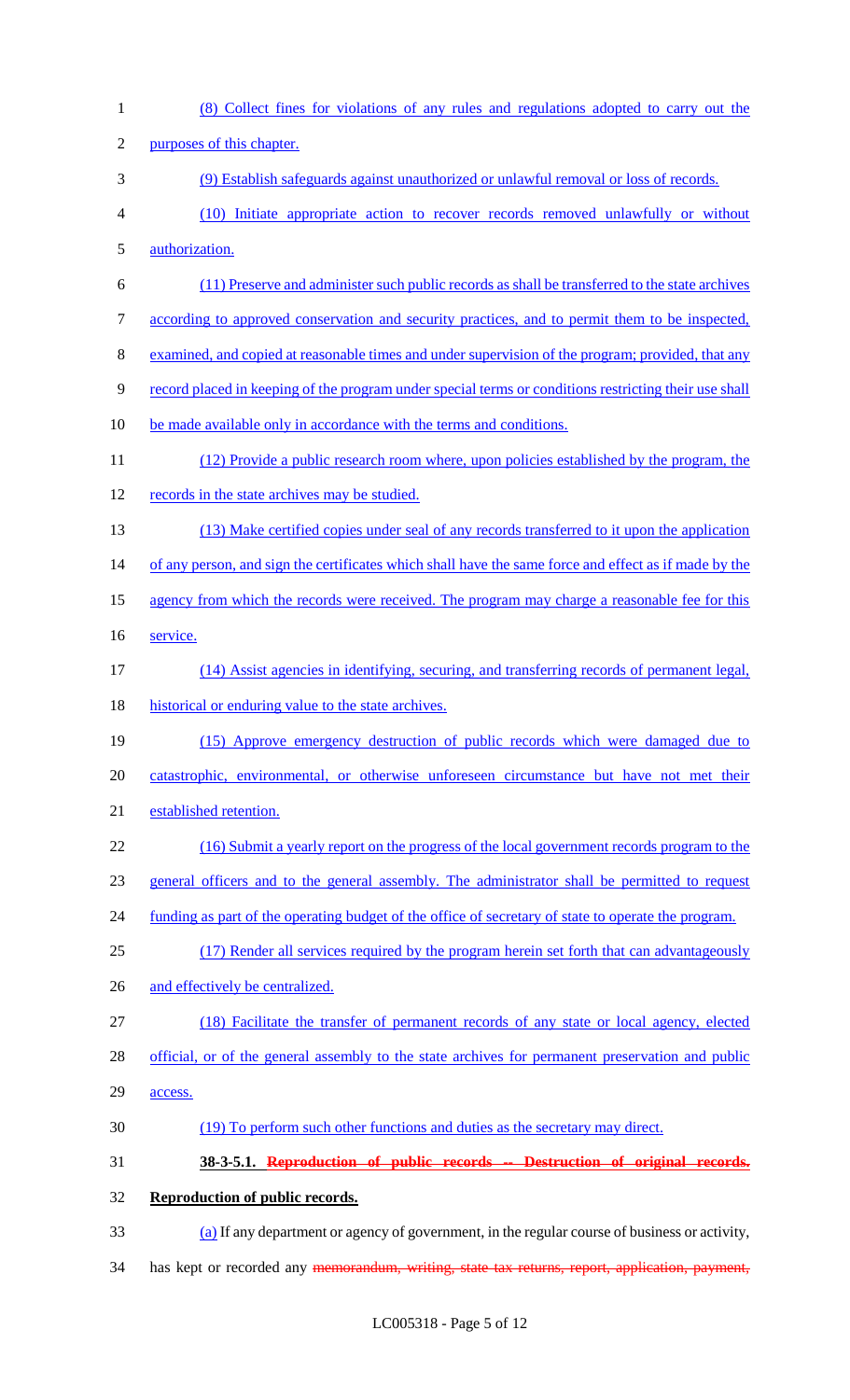1 entry, print, representation, or combination thereof, or any act, transaction, occurrence, or event, 2 and, in the regular course of business, public record or, has caused any or all of the public records 3 to be recorded, copied, or reproduced by a photographic, photostatic, microfilm, micro-card, optical 4 disk, miniature photographic, electronic or other process which accurately reproduces or forms a 5 durable medium for reproducing the original $\frac{1}{2}$ : 6 (i) the The original may be destroyed, and the reproduction established as the record copy, 7 in the regular course of business, provided the process meets standards established by the public 8 records administration, and provided all the provisions of § 38-3-6 concerning disposal of public

- 9 records and accessibility are fulfilled.
- 10 (ii) The reproduction, when satisfactorily identified, shall be admissible in evidence as the 11 original in any judicial or administrative proceeding whether or not the original exists or is available 12 and an enlargement or facsimile of the reproduction shall be likewise admissible in evidence if the 13 original is in existence and available for inspection under the direction of the court.
- 14 (b) The introduction of a reproduced record, enlargement, or facsimile into evidence shall 15 not preclude the admission into evidence of the original, if available.
- 16 (c) The duplicate of any record made pursuant to this chapter, and designated as a record
- 17 copy, shall have the same force and effect for all purposes as the original record.
- 18 (d) When provided in response to a request from the public, a certified copy shall have the
- 19 same force and effect for all purposes as the original record.
- 20 (e) This section shall not be construed to exclude from introduction into evidence any 21 document or copy thereof which is otherwise admissible under the Rhode Island general laws, as 22 amended.
- 23 **38-3-6. Public records custody and disposal.**
- 24 (a) Each agency shall prepare and submit to the program, in accordance with the rules and 25 regulations of the program, record control schedules for all public records in the custody of the 26 agency.
- 27 (b) The offices of the attorney general and the auditor general will advise the program on 28 the legal and fiscal values of records covered by proposed records control schedules. Proposed 29 schedules not returned to the administrator within sixty (60) days will be deemed acceptable by the

30 offices of the attorney general and auditor general and shall be made final.

 (c) Those records which are determined by an agency not to be needed in the transaction of current business but which, for legal or fiscal requirements, must be retained for specific time periods beyond administrative needs, shall be sent to the records center. The records will be kept in the center until time for disposition as provided in record control schedules.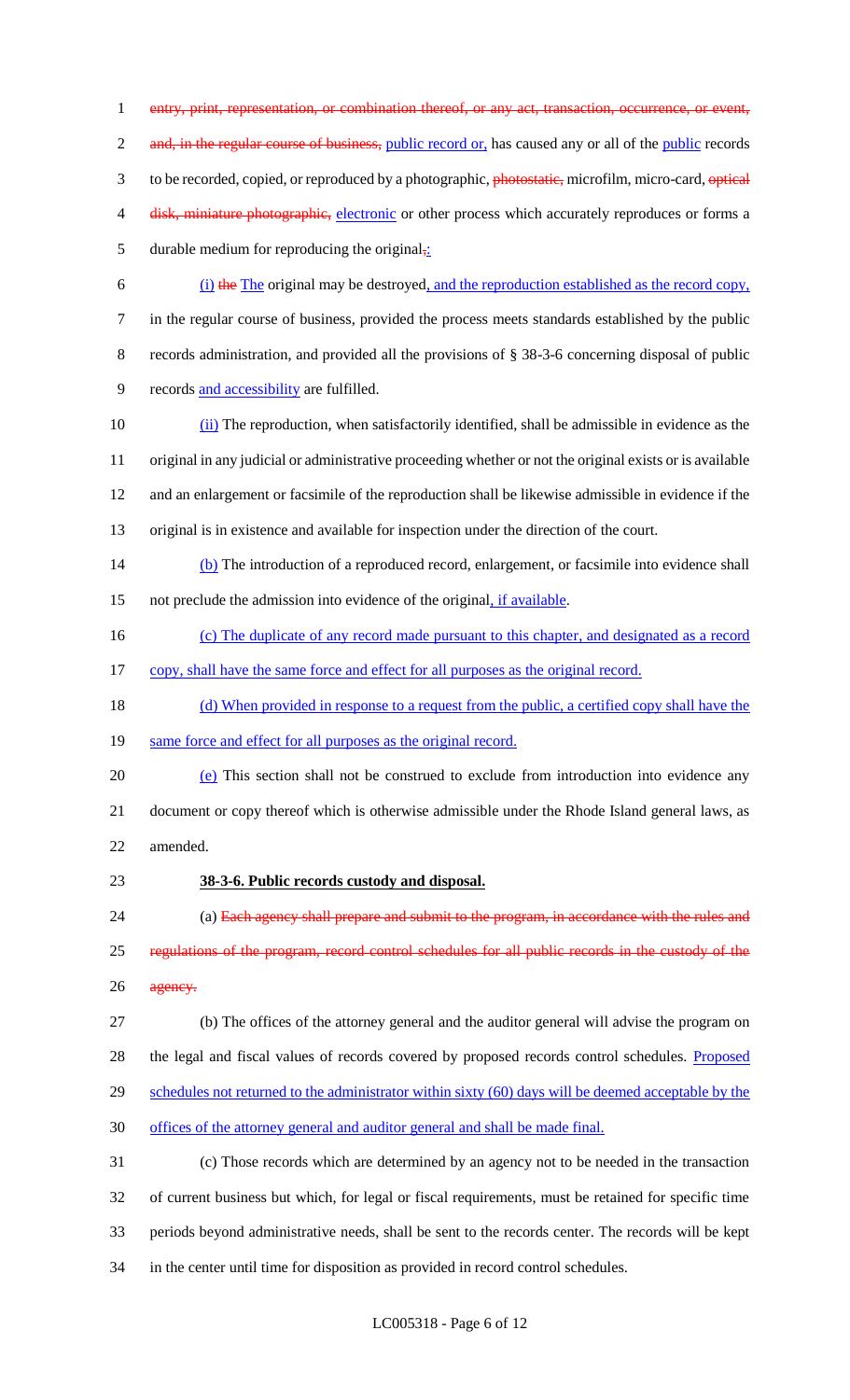1 (d) Public records, with a minimum retention of twenty (20) years, possessing enduring 2 permanent value, as determined by the administrator in consultation with the state archivist, may 3 approved records control schedules shall be transferred to the state archives or state records center 4 after the twentieth year public records repository when no longer needed by an agency in 5 transaction of current business. 6 (e) Public records determined to be of permanent value according to the records retention 7 schedule and by the administrator in consultation with the state archivist, shall be transferred to the 8 state archives following assessment after the twentieth year if transfer of custody is in the best 9 interest of the record.

10  $\left(\frac{e}{f}\right)$  Title to any record placed in the records center shall remain  $\frac{e}{f}$  with the agency placing 11 the record in the center.

12  $(f)(g)$  Title to any record transferred to the public records repository state archives, as 13 authorized in this chapter, shall be vested in the program and shall be made available to the public. 14  $(g)(h)$  The program shall preserve and administer such public records as shall be transferred 15 to its custody according to approved conservation and security practices, and to permit them to be 16 inspected, examined, and copied at reasonable times and under supervision of the program; 17 provided that any Any record placed in keeping of the program under special terms or conditions 18 restricting their use shall be made available only in accordance with the terms and conditions

19 provisions of § 38-2-2.

20  $\frac{(\mathbf{h})(i)}{(\mathbf{h})(i)}$  Provide a public research room where, upon policies established by the program, the 21 records in the *public records repository state archives* may be studied.

 $\frac{1}{22}$  (i)(j) The program may make certified copies under seal of any records transferred to it upon the application of any person, and the certificates, signed by the administrator or his or her designee, shall have the same force and effect as if made by the agency from which the records were received. The program may charge a reasonable fee for this service.

 $\frac{f(x)}{f(x)}$  No public record shall be destroyed or otherwise disposed of by any agency without 27 prior notice to, and approval by, the program.

28  $(k)(l)$  The program shall adopt reasonable rules and regulations not inconsistent with this 29 chapter relating to the destruction and disposal of records. The rules and regulations shall provide 30 but not be limited to:

31 (1) Procedures for preparing and submitting record control schedules to the program.

32 (2) Procedures for the physical destruction or other disposal of records.

33 (3) Standards for the reproduction of records for security or with a view to the disposal of 34 the original record.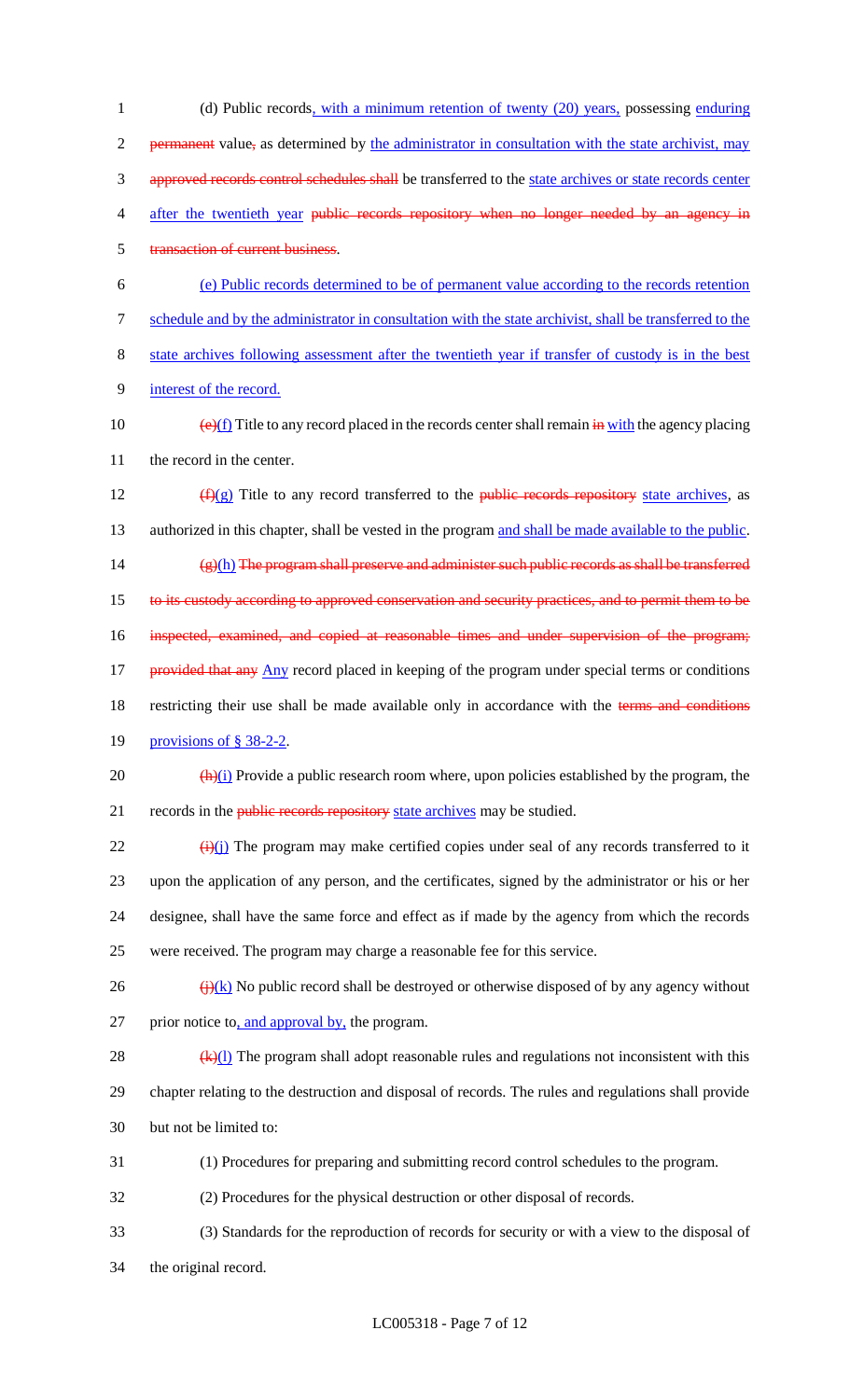| $\mathbf{1}$             | $\frac{(\mathrm{H})(\mathrm{m})}{(\mathrm{H})(\mathrm{m})}$ The program shall:                                       |
|--------------------------|----------------------------------------------------------------------------------------------------------------------|
| $\mathbf{2}$             | (1) Establish safeguards against unauthorized or unlawful removal or loss of records; and                            |
| 3                        | (2) Initiate appropriate action to recover records removed unlawfully or without                                     |
| $\overline{\mathcal{A}}$ | authorization.                                                                                                       |
| 5                        | $\frac{m(n)}{n}$ The program may prepare and publish handbooks, guides, indexes, and other                           |
| 6                        | literature directed toward encouraging the management, preservation, and uses of the state's public                  |
| $\boldsymbol{7}$         | records resource.                                                                                                    |
| $8\,$                    | 38-3-7. Agency responsibilities. Duties and responsibilities of agencies.                                            |
| 9                        | It shall be the duty of each agency to:                                                                              |
| 10                       | (1) Cooperate with the program in complying with the provisions of this chapter.                                     |
| 11                       | $(2)$ Establish and maintain $\frac{a_n}{b_n}$ active and continuous $\frac{a_n}{b_n}$ procedures for the economical |
| 12                       | and efficient management of public records, including, but not limited to, working with the                          |
| 13                       | administrator to create and update records control schedules and transfer permanent records to the                   |
| 14                       | state archives.                                                                                                      |
| 15                       | (3) Transfer documentary materials, or any reasonably segregable portion thereof not                                 |
| 16                       | including personal papers deemed not public pursuant to $\S$ 42-8.1-2(11), created or received by                    |
| 17                       | general officers, immediate staff, or a unit or individual of the executive office whose function is                 |
| 18                       | to advise and assist general officers, in the course of conducting activities which relate to or have                |
| 19                       | an effect upon the carrying out of the constitutional, statutory, or other official duties carried out               |
| 20                       | on behalf of the state. Such materials shall be transferred at the end of the elected official's final               |
| 21                       | term within thirty (30) days of leaving such office.                                                                 |
| 22                       | (4) Submit a certification of records destruction for approval by the program for each public                        |
| 23                       | record the agency seeks to destroy once it has met its approved minimum retention period. The                        |
| 24                       | certification of records destruction shall be the permanent replacement for duly approved destroyed                  |
| 25                       | public records.                                                                                                      |
| 26                       | (5) Not later than January 1, 2023, designate a records officer who has responsibility for                           |
| 27                       | compliance with this chapter and has been provided orientation and training by the public records                    |
| 28                       | administration regarding this chapter. The records officer:                                                          |
| 29                       | (i) Shall establish and operate a records management program for the agency in cooperation                           |
| 30                       | with the division of state archives;                                                                                 |
| 31                       | (ii) May delegate responsibilities to an individual within the agency at his or her discretion;                      |
| 32                       | (iii) Not later than March 1 of each year, shall certify the accuracy of the records control                         |
| 33                       | schedule and approve destruction of records that have met retention periods at the state records                     |
| 34                       | center;                                                                                                              |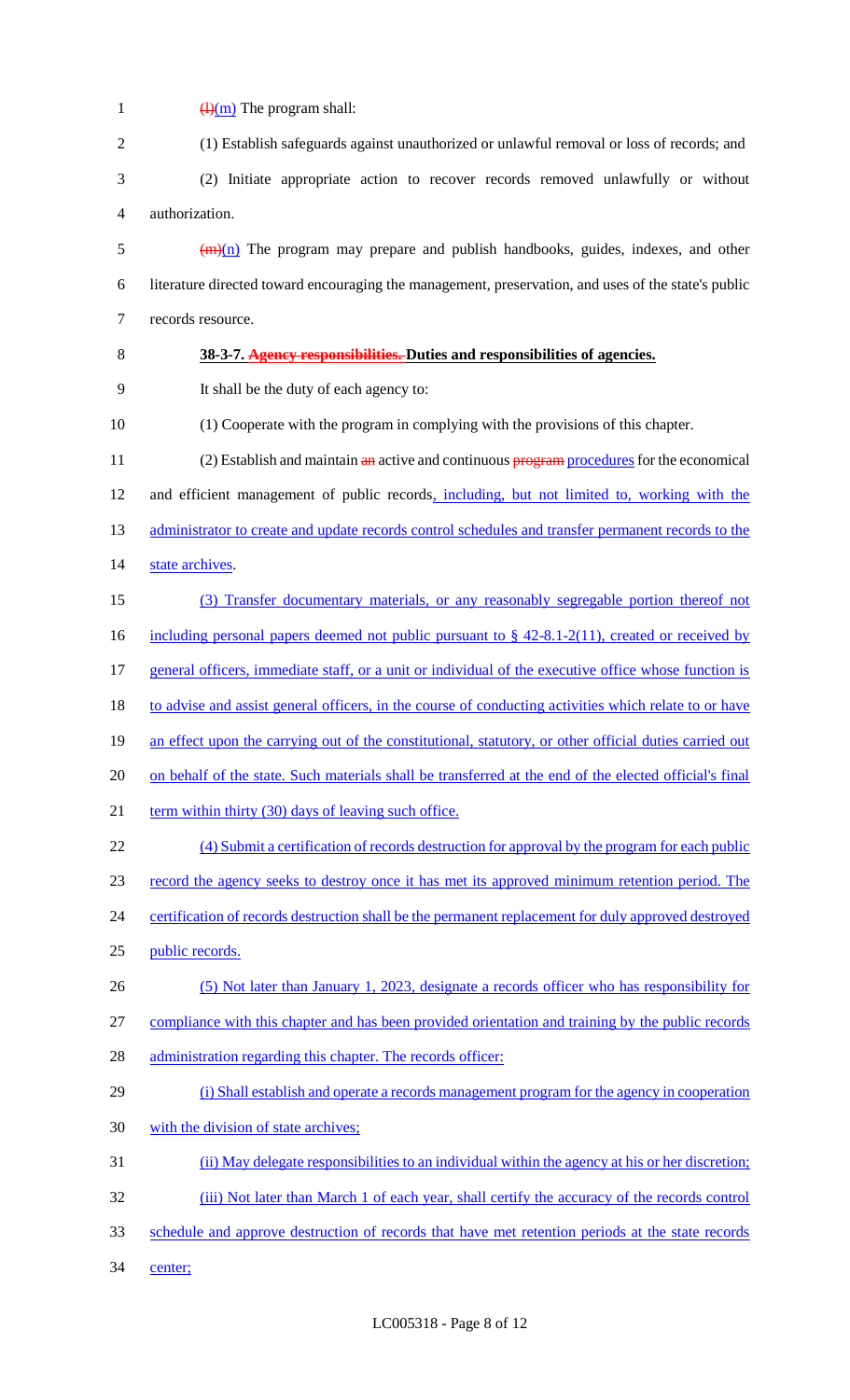- 1 (iv) May also serve as the agency forms management representative as required by § 42- 2 84-5. 3 SECTION 2. Chapter 38-3 of the General Laws entitled "Public Records Administration" 4 is hereby amended by adding thereto the following sections: 5 **38-3-8. Public records advisory commission.**  6 (a) There shall be a public records advisory commission consisting of seventeen (17) 7 members, one of whom shall be a member of the senate chosen by the president of the senate, one
- 8 of whom shall be a member of the house of representatives chosen by the speaker of the house, six 9 (6) of whom shall be chosen by the governor, and seven (7) of whom shall be chosen by the
- 10 secretary. The secretary or designee shall serve as a permanent member of the commission. The
- 11 state archivist shall serve as a permanent member of the commission. The appointments shall 12 consist of persons who are qualified by training and experience with proven interest in historical
- 13 records and public records management. In the first instance, five (5) members shall be appointed
- 14 for a one year term, two (2) by the governor and three (3) by the secretary; five (5) members shall
- 15 be appointed for a two (2) year term, one by the speaker of the house, one by the president of the
- 16 senate, two (2) by the governor, and one by the secretary; five (5) members shall be appointed for
- 17 a three (3) year term, two (2) by the governor, and three (3) by the secretary. The members shall
- 18 hold office until July 1, in the years in which their respective terms end. Thereafter, prior to July 1
- 19 of each year, successors shall be appointed to replace commission members whose terms have
- 20 expired or will expire on July 1. A vacancy of the commission shall be filled by appointment by
- 21 the corresponding authority for the remainder of the unexpired terms.
- 22 (b) The secretary or designee shall serve as the chairperson of the commission. The state
- 23 archivist or designee shall serve as the secretary of the commission with voting rights.
- 24 (c) It shall be the duty of the public records advisory commission to provide professional 25 and technical assistance to the public records administration program, the state archives, and the
- 
- 26 local governments of the state in all matters relating to the administration of public records.
- 27 Members of the commission shall serve without pay.
- 28 **38-3-9. Public reporting of compliance.**
- 29 Every year the secretary shall prepare a report summarizing the compliance with the
- 30 provisions of this chapter, which shall be submitted to the legislature and which shall be published
- 31 electronically on the department of state website.
- 32 **38-3-10. Violations.**
- 33 The administrator is hereby empowered to bring an action in superior court for restraining
- 34 orders and injunctive relief to restrain and enjoin violations or threatened violations of any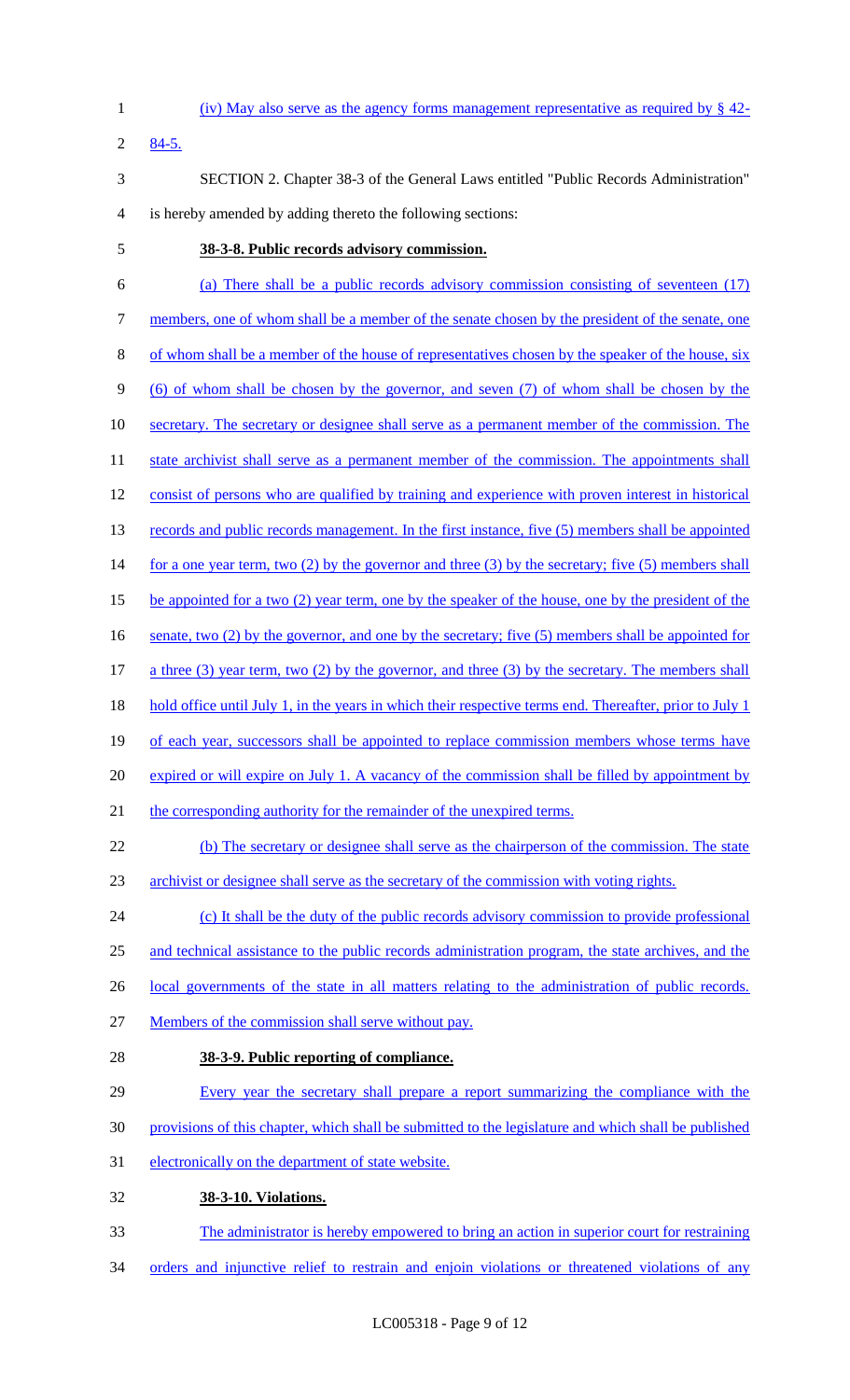## 1 provision of this chapter.

| $\overline{2}$ | 38-3-11. Severability.                                                                                  |
|----------------|---------------------------------------------------------------------------------------------------------|
| 3              | If any provision of this chapter or the application of this chapter to any person or                    |
| 4              | circumstances is held invalid, the invalidity shall not affect other provisions or applications of this |
| 5              | chapter which can be given effect without the invalid provision or application, and to this end the     |
| 6              | provisions of this chapter are declared to be severable.                                                |
| $\tau$         | SECTION 3. Section 38-3-5 of the General Laws in Chapter 38-3 entitled "Public Records"                 |
| $8\,$          | Administration" is hereby repealed.                                                                     |
| 9              | 38-3-5. Duties of program.                                                                              |
| 10             | It shall be the duty and responsibility of the public records administration program to:                |
| 11             | (1) Establish and administer a public records management program, including the operation               |
| 12             | of a record center or centers, and appoint a director who will apply efficient and economical           |
| 13             | management methods relating to the creation, utilization, maintenance, retention, preservation, and     |
| 14             | disposal of records.                                                                                    |
| 15             | (2) Analyze, develop, establish, and coordinate standards, procedures, and techniques of                |
| 16             | record making and record keeping.                                                                       |
| 17             | (3) Insure the maintenance and security of records which are deemed appropriate for                     |
| 18             | preservation.                                                                                           |
| 19             | (4) Institute and maintain a training and information program in all phases of records                  |
| 20             | management to bring to the attention of all agencies approved and current practices, methods,           |
| 21             | procedures, and devices for the efficient and economical management of records.                         |
| 22             | (5) Make available a centralized program of microfilming for the benefit of all agencies.               |
| 23             | (6) Make continuous surveys of record keeping operations.                                               |
| 24             | (7) Recommend improvements in current records management practices, including the use                   |
| 25             | of space, equipment, supplies, and personnel in creating, maintaining, and servicing records.           |
| 26             | (8)(i) Establish and maintain a program, in cooperation with each agency, for the selection             |
| 27             | and protection of public records considered essential to the operation of government and to the         |
| 28             | protection of the rights and privileges of citizens.                                                    |
| 29             | (ii) Make or to have made duplicates of essential records, or to designate existing record              |
| 30             | copies as essential records to be protected in the place and manner of safekeeping as prescribed by     |
| 31             | the program.                                                                                            |
| 32             | (iii) The duplicate of any record made pursuant to this chapter shall have the same force               |
| 33             | and effect for all purposes as the original record. A transcript, exemplification, or certified copy of |
| 34             | the duplicate shall be deemed, for all purposes, to be the original record.                             |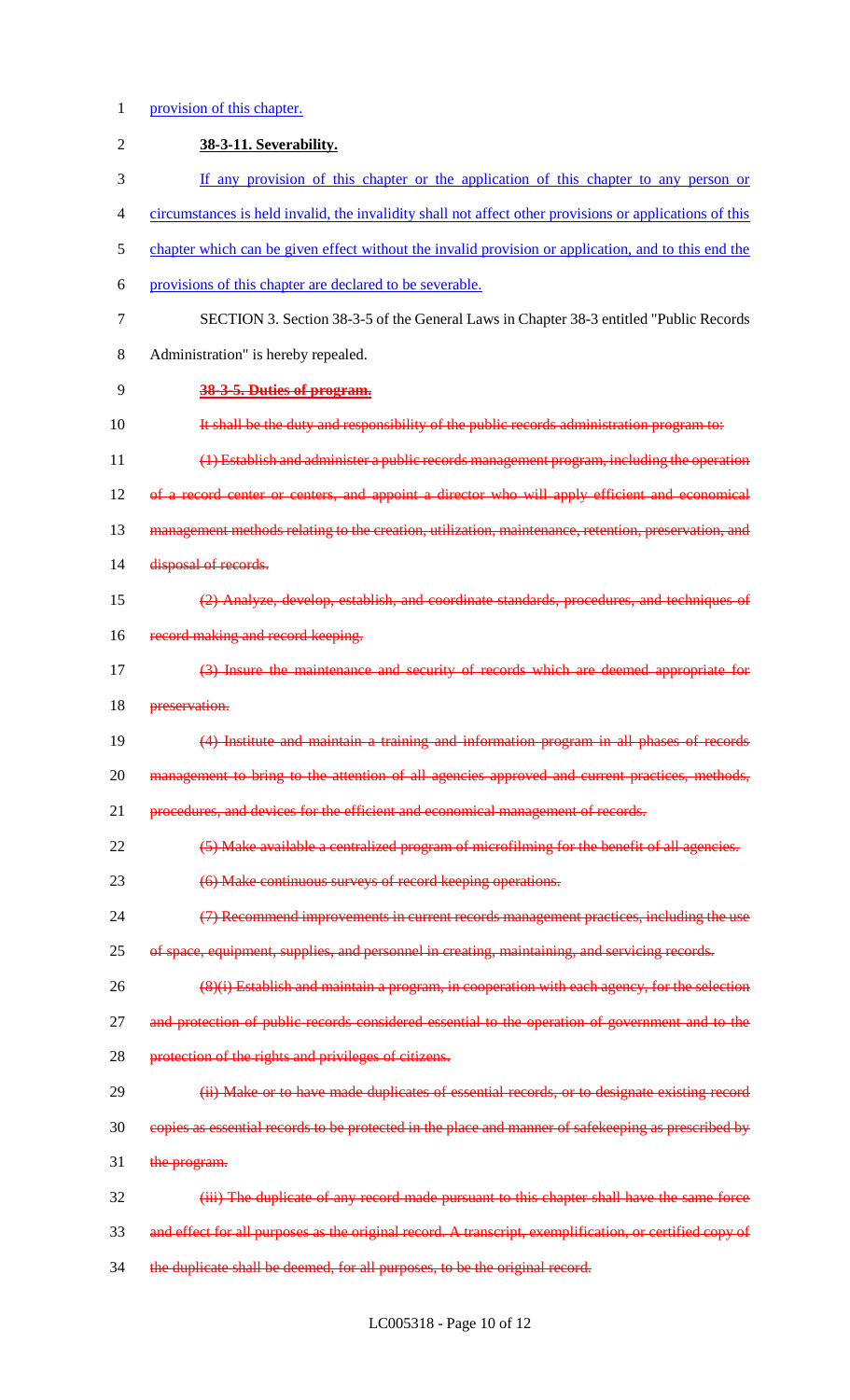1 SECTION 4. This act shall take effect upon passage.

#### $=$ LC005318 ========

LC005318 - Page 11 of 12